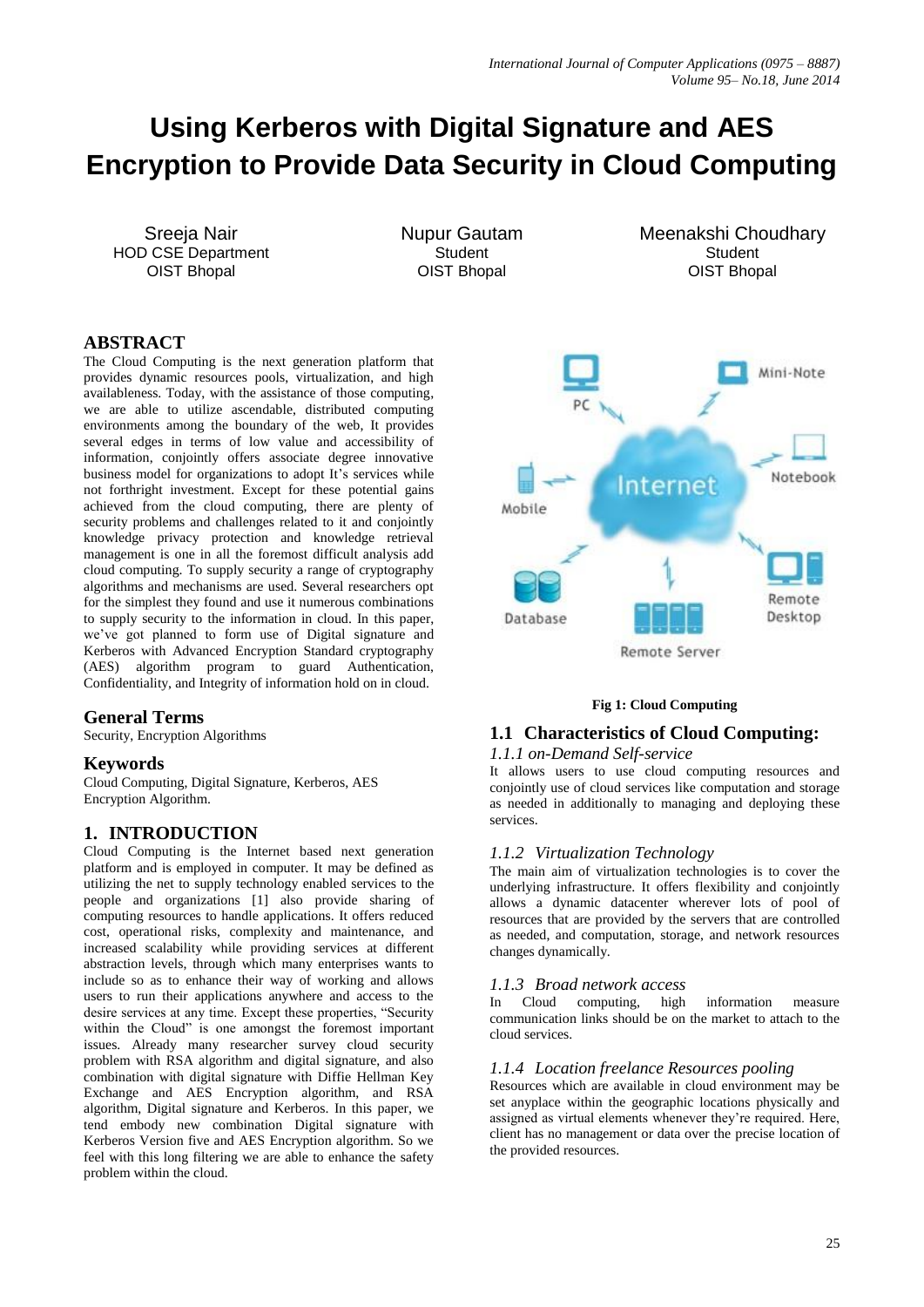## *1.1.5 Measured Service*

In cloud computing, resources usage may be monitored and beaked mechanically for that individual session, and according by providing transparency for each the supplier and client of the used service.

# **1.2 Cloud Computing Models**



**Fig 2: Cloud Computing Models**

There are two Categories:

- 1. Service Models
- 2. Deployment Models

#### *1.2.1 Service Models*

#### *1.2.1.1 Software as a Service (SaaS)*

The capability provided to the consumer is to use the provider's applications running on an infrastructure.

#### *1.2.1.2 Platform as a Service (PaaS)*

The capability provided to the consumer is to deploy onto<br>cloud infrastructure consumer-created or acquired infrastructure consumer-created or acquired applications created using programming languages, libraries, services, and tools supported by the provider.

#### *1.2.1.3 Infrastructure as a Service (IaaS)*

The capability provided to the consumer is to provision processing, storage, networks, and other fundamental computing resources where the consumer is able to deploy and run arbitrary software, which can include operating systems and applications.

# *1.2. 2 Deployment Models*

#### *1.2.2.1 Private Cloud*

The cloud infrastructure is operated for a non-public organization. It's going to be managed by the organization or a  $3<sup>rd</sup>$  party, and should exist on premise or off premise.

#### *1.2.2.2 Public Cloud*

The cloud infrastructure is created on the market to the final public or an oversized trade cluster and is owned by a corporation merchandising cloud services.

#### *1.2.2.3 Hybrid Cloud*

The cloud infrastructure could be a composition of 2 or additional clouds (private, community, or public) that stay distinctive entities, however there are certain along by standardized or proprietary technology, that permits

information and application immovableness (e.g., cloud explosive for load-balancing between clouds).

#### *1.2.2.4 Community Cloud*

The Cloud infrastructure is shared by many organizations and supports a selected community that has communal issues (e.g., mission, security needs, policy, and compliance considerations). It's going to be managed by the organizations or a 3rd party, and should exist on premise or off premise.



## **Fig 3: Cloud Computing Models with Examples**

## **2. CLOUD COMPUTING SECURITY ISSUES**

Cloud Computing with the virtualization will facilitate corporations accomplish additional by breaking the physical bonds between associate degree IT infrastructure and its users, heightened security threats should be overcome so as to profit absolutely from this new computing paradigm. With the cloud model, you lose management over physical security. In public cloud, you're sharing computing resources with different corporations. In a shared pool outside the enterprise, you don't have any data or management of wherever the resources run. Exposing your information in associate degree atmosphere shared with different corporation may offer the govt. "reasonable cause" to seize your assets as a result of another company has profaned the law. Just because you share the atmosphere within the cloud, might place your information in danger of seizure.

The following list contains many security problems highlighted by Gartner that organizations and key call manufacturers, as a requirement, ought to remove with Cloud Computing Vendors [4]:

#### *2.1 Privileged Access:*

Who has specialized/privileged access to data? Who decides regarding the hiring and management of such administrators?

#### *2.2 Regulative Compliance:*

Is that the cloud vendor willing to bear external audits and/ or security certifications?

#### *2.3 Data Location:*

Will the cloud vendor provide any management over the situation of data?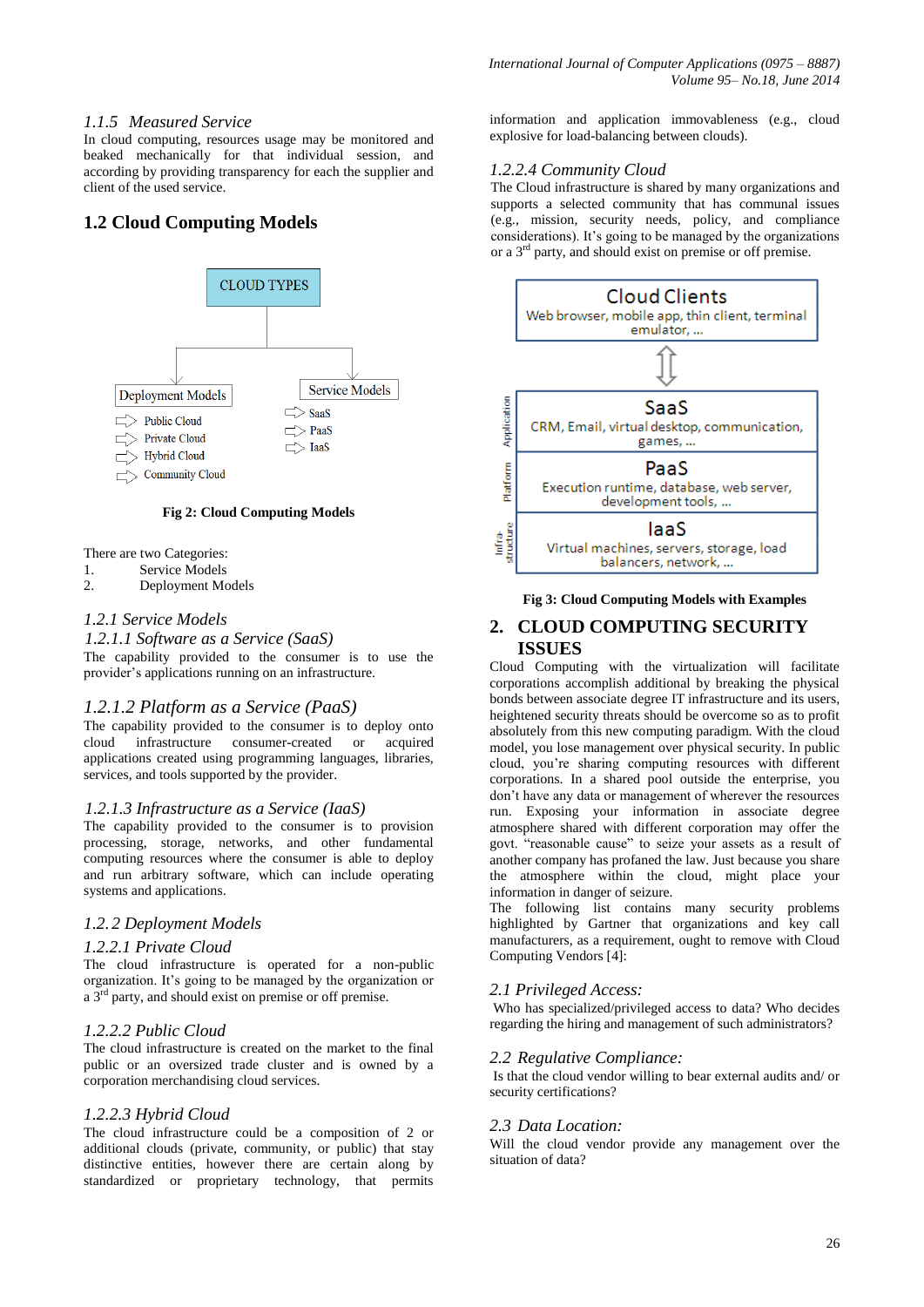#### *2.4 Data Segregation:*

Is encoding on the market the least bit stages, and were these encoding schemes designed and tested by older professionals?

#### *2.5 Recovery:*

What happens to information within the case of a disaster, and will the seller provide complete restoration, and if so, however long will that method take?

#### *2.6 Investigative Support:*

Will the seller have the flexibility to research any inappropriate or illegal activity?

## 2.7 *Long-term viability:*

What happens to information if the cloud vender goes out of business is client information came back and in what format?

## *2.8 Data Availability:*

Will the cloud vendor move all their clients' information onto a distinct atmosphere ought to the prevailing atmosphere become compromised or unavailable?

# **3. PROBLEM STATEMENT**

With Cloud Computing, Organizations will use services and knowledge is hold on at any physical location outside their own management. This facility raised the varied security queries like privacy, confidentiality, integrity etc and demanded sure computing surroundings whereby knowledge confidentiality is maintained. To induce trust within the computing, there is a need of a system that performs authentication, verification and encrypted knowledge transfer, therefore maintain knowledge confidentiality.

# **4. RELATED WORKS**

4.1 Lakhani et all6l, have downside like security of information, files system, backups, network traffic, host security. They have projected an idea of Digital Signature with RSA formula, to write in code the information whereas transferring it over the network. These systems solve the twin downside of authentication and security. The strength of their work is that the framework projected to deal with security and privacy issues.

**4.2** As per Jose, Sanjeev and Suyambulingom[4], They projected to gat RSA public keys and personal keys for public and personal access to beat the matter of information security certificate computer file is employed within management node configuration file to create positive cloud knowledge flow firmly. The management node sends knowledge through Secure Socket Layer once certificate activation. Finally AES formula is employed for secret writing. This distinctive combination makes this resolution best to forestall differing types of attacks. The strength of their work is robust knowledge security against varied attacks. If a user plans to login incorrectly for several times, the system mechanically retardation the service and briefly stop the account service for the actual user.

**4.3** As per heidari [7], they projected Union of RSA formula, Digital signature and KERBEROS in cloud security. They used the Kerberos authentication service for problems the price ticket and granting ticket for all users only for building additional security. Digital signature with RSA formula, to encrypt the information whereas we tend to area unit

transferring it over the network. A digital signature could be a mathematical theme for demonstrating the genuineness of a digital message or document. At the primary all users connecting to the cloud must build the profile and getting the parole from Kerberos and then they'll get entry to cloud realm for mistreat the cloud and share the data with impact of RSA formula and digital signature. During this article they tend to outline an admin. Admin ought to build the prohibit for all users according to their information processing. At the primary each information processing should be ensure with admin. Second they must apply for taking the price tag. Finally they'll catch the cloud service supplier, but within the cloud realm they have to use the RSA formula and Digital signature for causation the data.

**4.4** As per Mr. Rewaged & Pawar [8], They proposed use of Digital signature with Diffie Hellman key Exchange and AES secret writing formula to boost knowledge Security in Cloud Computing. They use combination of authentication technique associate degreed key exchange formula. This mixture is remarked as "Three manner mechanisms" as a result of it ensures all the 3 protection themes of authentication, knowledge security and verification, at an equivalent time. During this paper, they need projected to create use of digital signature and Diffie Hellman key exchange homogenized with (AES) Advanced Secret writing commonplace secret writing formula to guard confidentiality of information hold on in cloud. Notwithstanding the key in transmission is hacked, the power of Diffie Hellman key exchange render it useless, since key in transit is of no use while not user's personal key, that is confined solely to the legitimate user.

# **5. PROPOSED METHODOLOGY**



In these paper we tend to embraced combination of 3 mechanism digital signature with Kerberos five and AES secret writing which give enhance knowledge security in cloud computing.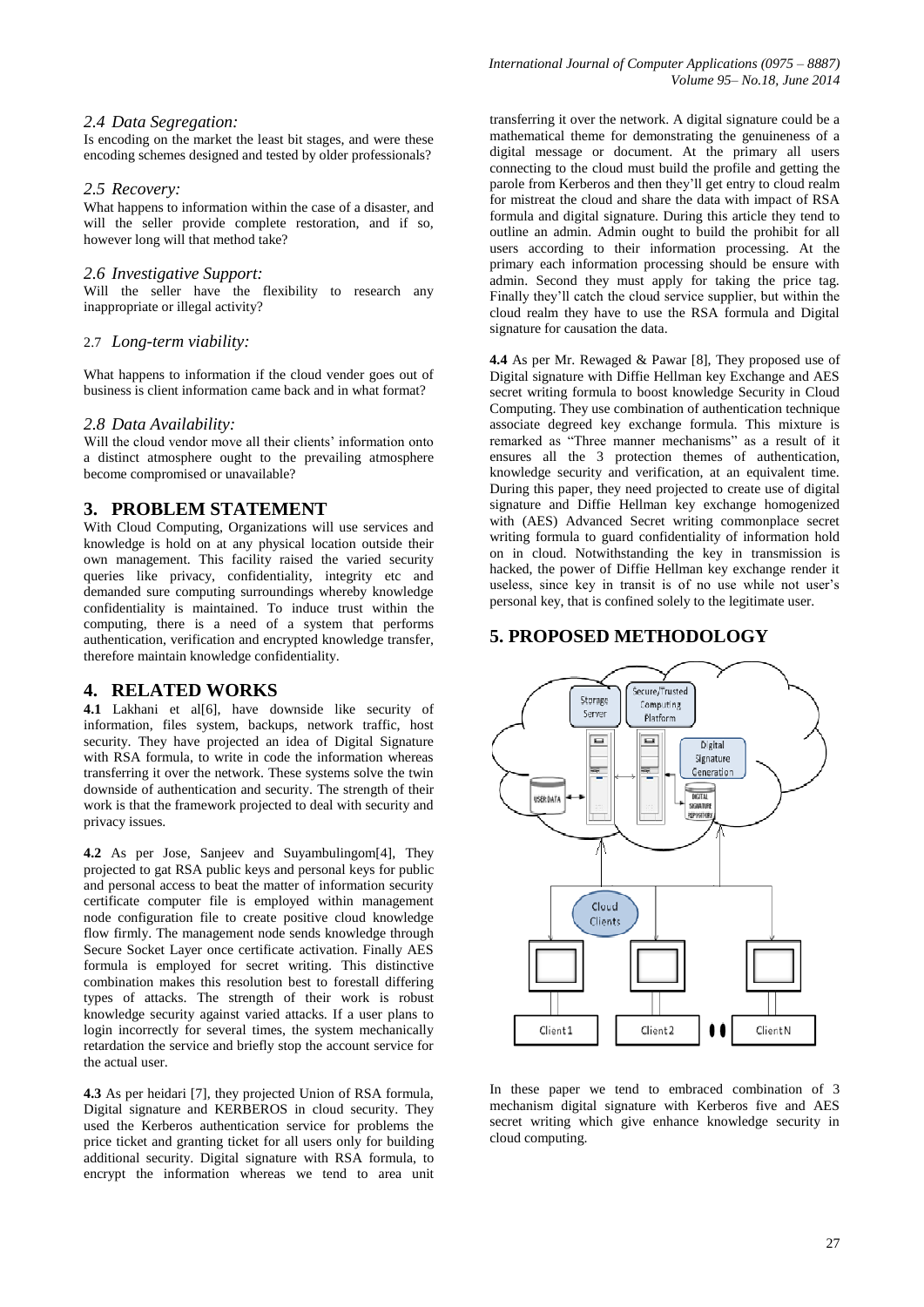#### *5.1 Kerberos Authentication Service*

Kerberos is one amongst secure technique for authenticating letter of invitation for a service in a network. Kerberos was developed within the Pallas at the Massachusetts Institute of Technology. Users once send the request, they'll take price ticket and granting ticket and eventually which will be accustomed request a specific service from a server.

#### *5.2 Digital Signature*

A digital signature or in straightforward manner is written signature could be an authenticated electronic documents. This signature cannot be pretend and it asserts that a named person wrote or otherwise in agreement to the document to that the signature is connected. The recipient of a digitally signed message will verify that the message originated from the person whose signature is connected to the document which the message has not been altered either purposely or accidentally since it had been signed. Also, the signer of a document cannot later deprive it by claiming that the signature was cast. In different words, digital signatures modify the "authentication" and "non-repudiation" of digital messages, reassuring the recipient of a digital message of each, the identity of the sender and also the integrity of the message.

#### *5.3 AES Algorithm*

AES algorithm was revealed by bureau in 2001. It is a bilaterally symmetric Block cipher with a block length of 128 bits and support for key lengths of 128,192 and 256 bits. Bureau handpicked Rijindael because the projected AES formula. Dr.Joan Daemen and Dr. Vincent Rijmen are two researchers who developed and submitted Rindael for the **AES** 

 Decryption in AES algorithm involves reversing all the steps taken in secret writing mistreatment inverse functions like InvSubBytes, InvShiftRows, and InvMixColumns.

# **6. WORKING PROCESS**

In Cloud Computing, we've several issues like security of information, file system, backups, network traffic, host security, and alter the information and plenty of additional. Here at the primary we tend to area unit proposing an idea of Kerberos authentication service for problems the price tag for all taking part over the network. Here we tend to use the Kerberos version five which includes extra functionalities compare to previous version of Kerberos. Suppose any user or shopper need to use the cloud services and connecting to cloud, firstly, they have to hook up with the Kerberos and build the profile of information in Kerberos data base for safer. At consecutive step the Authentication Server (AS) of Kerberos do verifies user and created the granting ticket and session key and it sent to the users. Consecutive step users sent the grating ticket and session key to Ticket Granting Server (TGS) for getting the service. Then TGS send price tag and session key for user. In final step the users send the request service to cloud service supplier service to users.

The method of this situation is in 5 steps:

**6.1** The shopper logs on the digital computer and sends requests access a price tag-granting ticket on behalf of the user by causation its user's ID to the AS, alongside TGS ID, indicating letter of invitation to use the TGS service.

**6.2** The AS responds with a price tag that's encrypted with a key that's derived from user parole. Once this response arrives at the shopper, the shopper prompts the user for his or her parole, generates the key, and try rewriting the incoming message. If the proper parole is provided, the price tag is with

success recovered. As a result of solely the proper user ought to apprehend the parole, solely the proper user will recover the price tag. Thus, we've used the parole to get credentials from Kerberos while not having to transmit the parole in plaintext. The price tag itself consists of the ID and network address of the user, and also the ID of the TGS. This corresponds to the primary situation. This is often that this price tag can be employed by the shopper to request multiple cloud service granting tickets, that the granting ticket is to be reusable. However, we tend to don't want associate degree opponent capture the price tag and waits till the user has logged off his or her digital computer. The opponent either gain access to work station or assemble his digital computer with an equivalent network address as that of the victim. The price tag includes a timestamp, indicating the information and time that the price tag was issued, and a life, indicating the length of your time that the price tag is valid. Thus, the purchasers apprehend encompasses a reusable price tag and wish not hassle the user for a parole for every new service request.

**6.3** The shopper requests a service-granting price tag on behalf of the user. For this purpose, the shopper transmits a message to the TGS containing the user's ID, the ID of the cloud service, and also the price tag-granting ticket.

**6.4** The TGS rewrite the incoming price tag and verifies the success of the decipherment by the presence of its ID. It checks to create positive that the life has not terminated. Then it compares the user ID and network address with the incoming information to manifest the user. If the users are allowed to access to V, the TGS provides a price tag to grant access to the requested cloud service supplier. The service granting supplier price ticket has an equivalent structure because the ticket-granting ticket. Indeed, as a result of the TGS could be a server, we might expect that an equivalent components area unit required manifesting a shopper to an application server. Again, the tickets contain a time stamp and lifelong. If the user needs access to an equivalent cloud service at a later time, the shopper will merely use the antecedently no heritable service-granting price tag and wish not hassle the user for parole. Note that the price tag is encrypted with a secret key (Kv) better-known solely to the TGS and also the server, preventing alteration. Finally, with a specific cloud service- granting price tag, the shopper will gain access to the corresponding service with next step.

**6.5** The user request access to cloud service on behalf of the user. For this purpose the shopper transmits a message to the server containing the user's ID and also the cloud service granting price tag, the server authentication by mistreatment the contents of the price tag. Once this method the users will used the cloud service supplier, expect for creating safer we tend to outline the AES formula and digital signature within the cloud realm. All users at the primary should pass the filter of Kerberos and also the second they'll entry to cloud realm, once entry to cloud realm and taking the cloud service, for safer they have to doing follow the AES formula and digital signature.

 Assume we've two enterprises A and B. this enterprise passed the Kerberos filtering then associate degree enterprise has a public cloud server with knowledge, applications and plenty of other things. Company B needs a secure knowledge from A Cloud. We tend to area unit here, making an attempt to send a secure knowledge to B by mistreatment Digital Signature with AES secret writing formula.